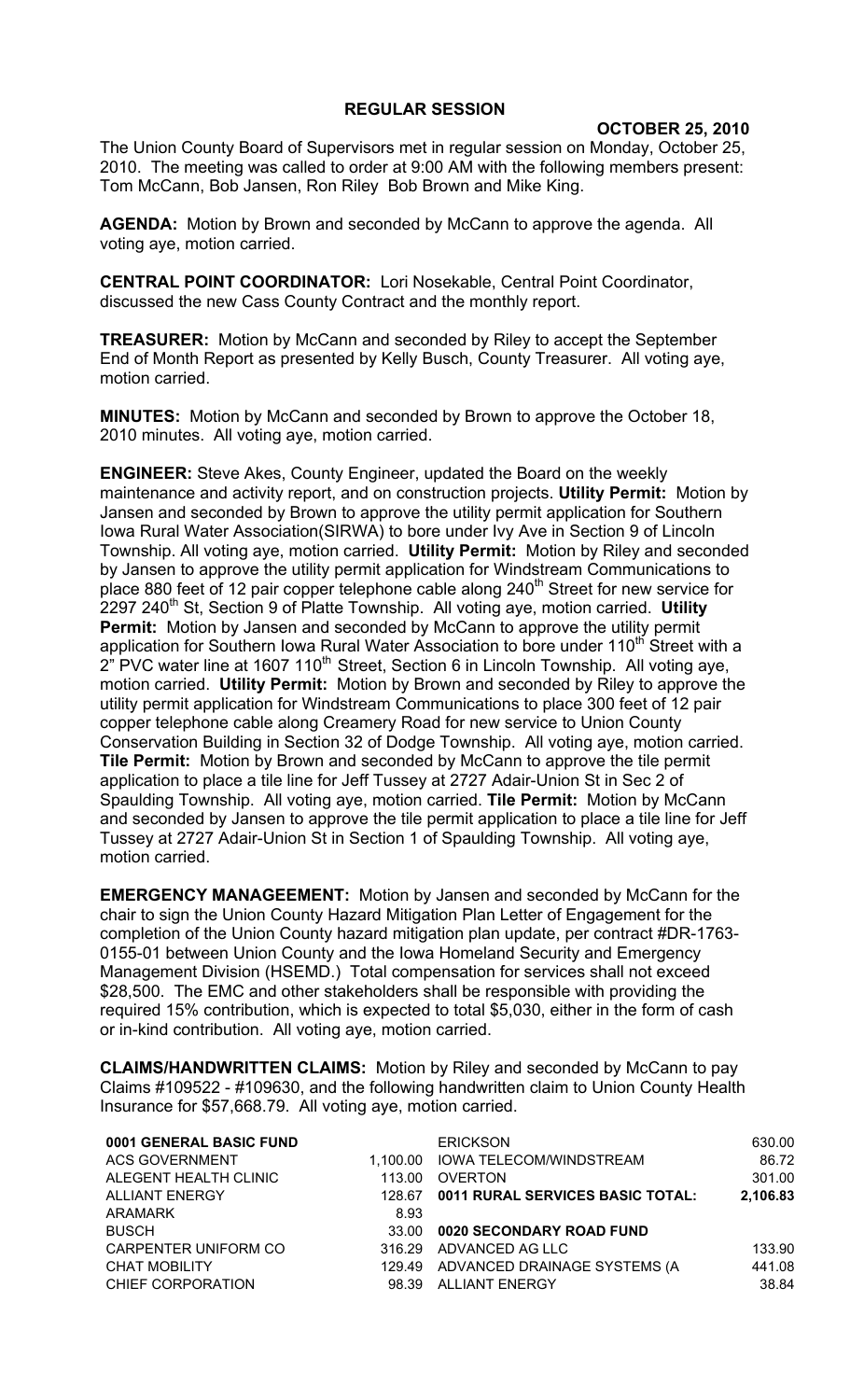| <b>CLARKE COUNTY SHERIFF</b>                               | 54.00               | <b>BARKER IMPLEMENT</b>                       | 737.46          |
|------------------------------------------------------------|---------------------|-----------------------------------------------|-----------------|
| COEN-BEATY FUNERAL HOME                                    | 1,000.00            | CEDAR VALLEY CORPORATION                      | 1,000.00        |
| <b>CRESTON PROFESSIONAL FF</b>                             | 45.00               | <b>COPY SYSTEMS INC</b>                       | 103.50          |
| <b>CRESTON PUBLISHING CO</b>                               | 19.76               | <b>CRESTON TIRE</b>                           | 48.00           |
| <b>ESRI</b>                                                | 400.00              | <b>CROSS-DILLON TIRE INC</b>                  | 948.00          |
| HOYT DO                                                    | 150.00              | FELDHACKER CONTRACTING, LLC                   | 27,170.00       |
| HY-VEE INC                                                 | 2,283.20            | <b>GE CONSUMER FINANCE</b>                    | 9.76            |
| IA DEPARTMENT OF PUBLIC                                    | 15.00               | <b>H-E PARTS DISTRIBUTION</b>                 | 38.26           |
| <b>ILLOWA COMMUNICATIONS</b>                               | 783.75              | HYDRAULIC PARTS SUPPLY                        | 136.50          |
| <b>INTOXIMETERS</b>                                        | 449.00              | IOWA TELECOM/WINDSTREAM                       | 560.62          |
| KELLY TIRE & EXHAUST INC                                   | 238.16              | <b>LATHAM</b>                                 | 57.57           |
| <b>KENYON</b>                                              | 32.50               | M & M SALES COMPANY                           | 37.33           |
| <b>KING</b>                                                | 241.50              | <b>MCCRACKEN</b>                              | 60.00           |
| LES NELSON INVESTMENTS                                     | 13.06               | O'HALLORAN INTERNATIONAL INC                  | 192.01          |
| MAIL SERVICES LLC                                          | 308.31              | PERU QUARRY INC                               | 6,029.52        |
| MC CANN                                                    | 52.00               | ROCKMOUNT RESEARCH & ALLOYS                   | 1,394.55        |
| MCFARLAND CLINIC                                           | 202.00              | SPRING VALLEY WIRELESS<br><b>U S CELLULAR</b> | 729.92          |
| MEYER LABORATORY INC                                       | 342.42              |                                               | 62.93<br>224.31 |
| MUFFLERS PLUS-QUIK LUBE<br><b>NEW LIFE FAMILY MEDICINE</b> | 174.45              | WEST DES MOINES MARRIOTT                      |                 |
| OFFICE DEPOT                                               | 10.00<br>220.32     | 0020 SECONDARY ROAD TOTAL:                    | 40,154.06       |
| OFFICE MACHINES COMPANY                                    | 390.75              | 0050 COMMISSARY FUND                          |                 |
| <b>PETZNICKS</b>                                           | 22.00               | PER MAR SECURITY SERVICES                     | 3,580.00        |
| SHRED-IT DES MOINES                                        | 51.60               | 0050 COMMISSARY FUND TOTAL:                   | 3,580.00        |
| SOUTHERN IA RURAL WATER                                    | 332.65              |                                               |                 |
| STATE MEDICAL EXAMINER                                     | 1,526.02            | <b>1530 LITIGATION BOND FUND</b>              |                 |
| THE SINGAL                                                 | 117.00              | AMERICAN GOVERNMENTAL FIN                     | 2,944.14        |
| TREASURER STATE OF IOWA                                    | 3,859.66            | <b>1530 LITIGATION BOND FUND TOTAL:</b>       | 2,944.14        |
| TRINITY PRESCHOOL                                          | 44.00               |                                               |                 |
| UNION CO LEC FUND                                          | 3,800.71            | <b>1540 CAPITAL PROJECTS ROADS B</b>          |                 |
| 0001 GENERAL BASIC FUND:                                   | 19,106.59           | CEDAR VALLEY CORPORATION                      | 802,364.73      |
|                                                            |                     | HENNINGSEN CONSTRUCTION INC                   | 97,072.29       |
| 0002 GENERAL SUPP                                          |                     | <b>MID-STATES SURVEYING &amp; CONSULT</b>     | 4,700.00        |
| <b>CHAT MOB</b>                                            | 15.39               | MURPHY HEAVY CONTRACTING C                    | 86,222.46       |
|                                                            |                     |                                               |                 |
|                                                            |                     | <b>1540 CAPITAL PROJECTS ROADS B:</b>         |                 |
| <b>CLARINDA YOUTH CORP</b>                                 | 1,216.50<br>19.11   |                                               | 990,359.48      |
| OFFICE DEPOT<br>THE NEW LORIMORIAN                         | 64.00               | <b>4000 EMERGENCY MANAGEMENT</b>              |                 |
| WEST PAYMENT CENTER                                        | 250.00              | <b>ALLIANT ENERGY</b>                         | 300.00          |
| 0002 GENERAL SUPP:                                         | 1,565.00            | <b>CITY OF CRESTON</b>                        | 1,421.48        |
|                                                            |                     | <b>DUCKWORTH</b>                              | 126.48          |
| 0010 MH-DD SERVICES FUND                                   |                     | <b>DUCKWORTH</b>                              | 94.31           |
| <b>ADVANCEMENT SERVICES</b>                                | 468.00              | <b>ESRI</b>                                   | 400.00          |
| AREA XIV AGENCY ON AGING                                   | 443.98              | <b>IOWA STATE SAVINGS BANK</b>                | 36.91           |
| CARE                                                       | 90.00               | <b>IOWA TELECOM/WINDSTREAM</b>                | 139.62          |
| <b>CASS INCORPORATED</b>                                   | 816.74              | SOUTHWESTERN COMMUNITY CO                     | 30.00           |
| CHOICE INC                                                 | 453.60              | <b>TREASURER - IEMA</b>                       | 100.00          |
| <b>CHRISTIAN OPPORTUNITY</b>                               | 99.60               | <b>4000 EMERGENCY MANAGEMENT:</b>             | 2,648.80        |
| <b>COMMUNITY CARE INC</b>                                  | 5,599.19            |                                               |                 |
| COUNTRY CARE CENTER C                                      |                     | 1,271.00 4100 COUNTY ASSESSMENT EXP           |                 |
| COUNTRY VIEW ESTATES INC                                   |                     | 1,472.00 CHAT MOBILITY                        | 12.64           |
| GENESIS DEVELOPMENT INC                                    | 180.05              | <b>CREDIT BUREAU-ATLANTIC</b>                 | 50.00           |
| <b>GOODWILL OF THE HEART</b>                               | 994.56              | <b>ESRI</b>                                   | 400.00          |
| <b>INNOVATIVE INDUSTRIES</b>                               | 739.86              | <b>HANER</b>                                  | 389.00          |
| MAHASKA COUNTY HOSPITAL                                    | 57.50               | M & M SALES COMPANY                           | 102.00          |
| <b>NCP OF IOWA</b>                                         | 550.00              | <b>WILLSON &amp; PECHACEK PLC</b>             | 88.00           |
| <b>NEW HOPE VILLAGE</b>                                    | 1,488.33            | 4100 COUNTY ASSESSMENT:                       | 1,041.64        |
| NISHNA PRODUCTIONS INC                                     | 2,349.33            |                                               |                 |
| PARTNERSHIP FOR PRO                                        | 67.18               | <b>4960 SANITARY LANDFILL</b>                 |                 |
| <b>RYNEARSON</b>                                           | 149.76              | <b>BRUNS</b>                                  | 240.00          |
| <b>SIRF</b>                                                | 1,309.40            | <b>GILLELAND</b>                              | 200.00          |
| SYSTEMS UNLIMITED INC                                      | 1,468.46            | <b>SHINKLE</b>                                | 240.00          |
| TREASURER STATE OF IOWA                                    |                     | 1,331.66 TREASURER STATE OF IOWA              | 263.30          |
| <b>VOCATIONAL DEVELOPMENT</b>                              | 1,212.60            | U S CELLULAR                                  | 61.67           |
| <b>CENTER</b><br><b>WARREN COUNTY PUBLIC</b>               |                     |                                               | 240.00          |
| <b>TRAN</b>                                                | 196.02 WITT         |                                               |                 |
| WESCO INDUSTRIES INC<br>0010 MH-DD SERVICES FUND:          | 541.60<br>23,350.42 | <b>4960 SANITARY LANDFILL TOTAL:</b>          | 1,244.97        |